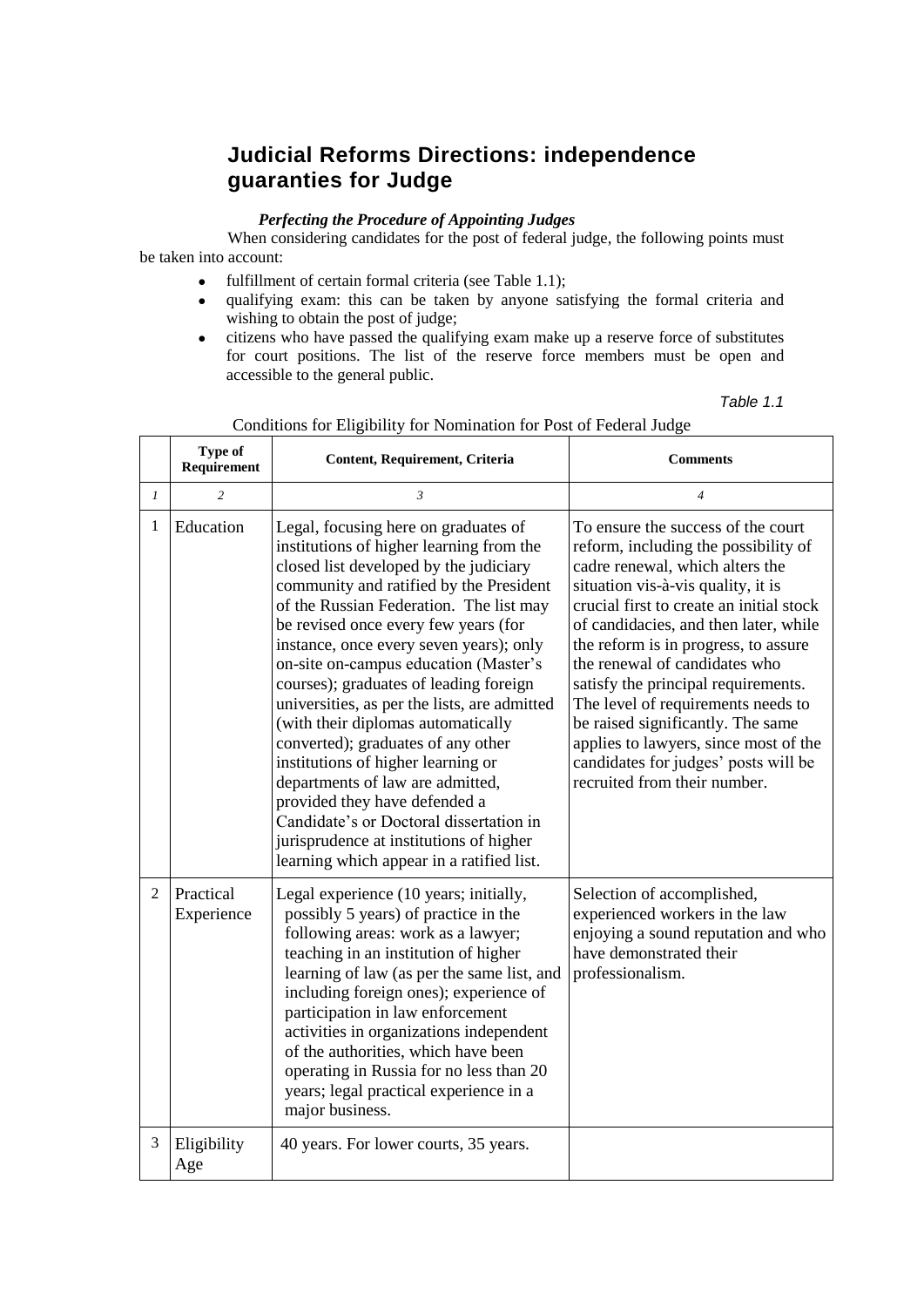|   | Requirement                                                 |                                                                                                                                                                                                                                                                                                                                                                                                                                                  |                                                                                                                      |
|---|-------------------------------------------------------------|--------------------------------------------------------------------------------------------------------------------------------------------------------------------------------------------------------------------------------------------------------------------------------------------------------------------------------------------------------------------------------------------------------------------------------------------------|----------------------------------------------------------------------------------------------------------------------|
| 4 | Property<br>Eligibility<br>Requirement                      | The sum total of income tax paid in 5<br>years devoted to previous type of work or<br>activity must equal no less than 1 million<br>rubles (a tentative figure; the amount<br>must in any case be considerable). This<br>does not apply to judges advancing in<br>their career. Ownership of real estate<br>(possibly specifying the assessed worth or<br>area of land and living quarters owned),<br>including the package of financial assets. | Material wellbeing is an important<br>component of a judge's<br>independence, and a safeguard<br>against corruption. |
| 5 | Additional<br>Requirement<br>s for<br>Arbitrating<br>Judges | Experience in work in business; possibly,<br>a higher property eligibility requirement.                                                                                                                                                                                                                                                                                                                                                          |                                                                                                                      |

The appointment of federal judges is a political act. That is, it is performed by the President of the Russian Federation based on the conclusion drawn by the representatives of the judiciary community. This conclusion is not decisive, but it must be accessible and known to both the President and the general public. In order to increase the transparency of the process, it is advisable to have parliamentary hearings precede an appointment (for justices of the peace, this should take place at the legislative assembly of a subject of the Federation).

One of the outcomes of the reform should be the achievement of such a status for judges – both state and public ones – which would make occupying the post of a judge be seen as the apex of a successful legal career. Judges in the Anglo-Saxon court systems are a model to orient ourselves by in this respect.

# *Conditions for the Performance of a Judge's Functions: Personal Guarantees of Independence*

- Lifelong appointment of federal judges according to the new procedure (term in office for judges of lower courts should be limited to 10-15 years).
- Federal judges remain in office up to the age of 70, then changing to the status of consulting judge with a salary not subject to lowering.
- Complex procedure of removing a federal judge from his or her post (impeachment); for instance, removal by a qualified majority of the Upper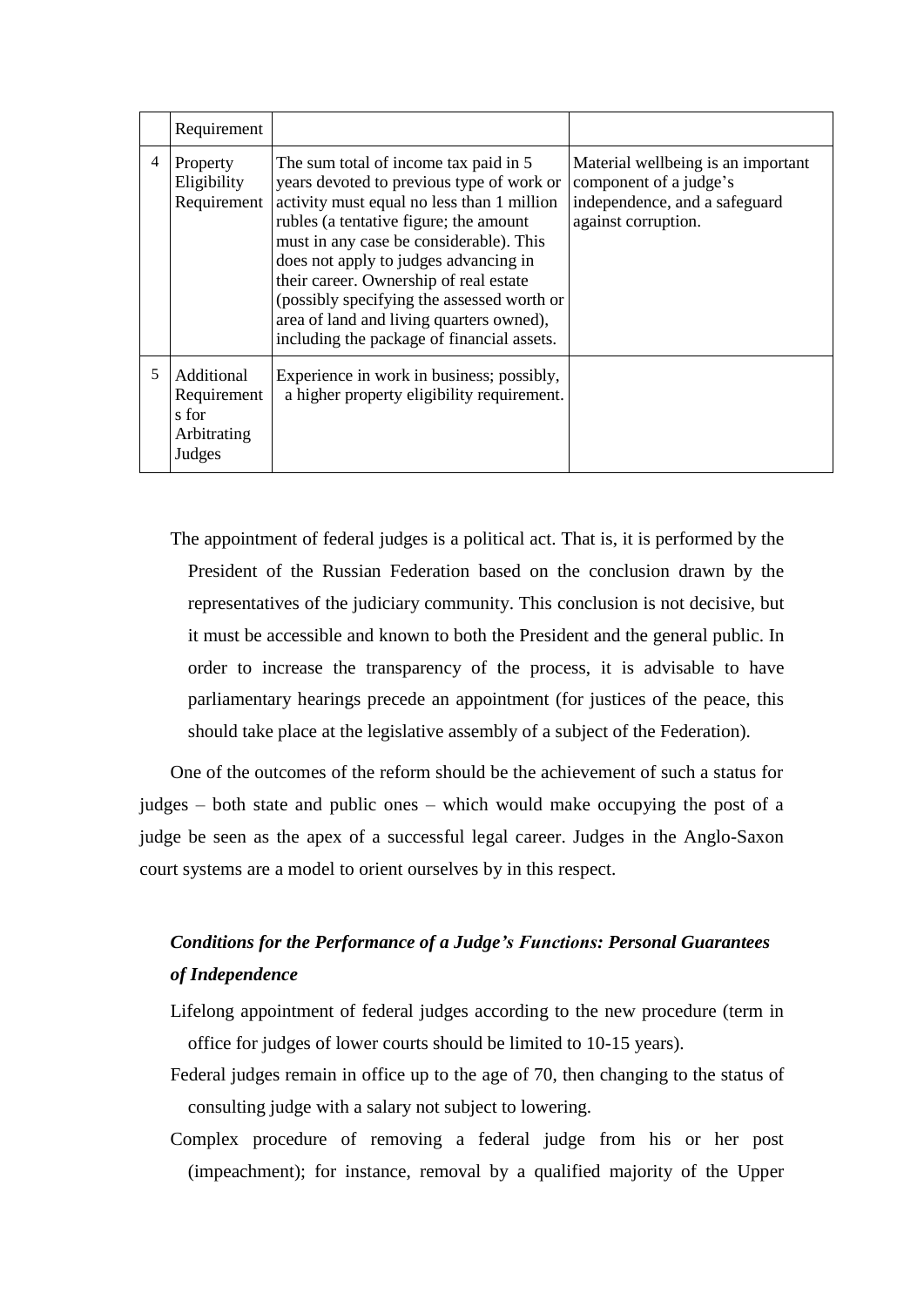House of the Federal Assembly (for supreme and regional courts) on the basis of appropriate conclusions drawn by the Supreme Court concerning the solid grounding of the accusation.

- Restricting the powers of the court chairman. This person should be not the administrative counselor of the court, but only its coordinator.<sup>1</sup> All functions currently being discharged by the court chairman must be automatized, if not literally, then on the level of bureaucratic procedure.
- Restrictions on the possibility of disbanding the jury collegiums. Raising their operational effectiveness.

When these conditions are met for federal judges, justices of the peace could be nonprofessionals elected by the populace. And then their work should probably not be paid. But all the outer display of privileged status (title, mantle) should be the same as for federal judges. Life experience and a compact training course would provide the wherewithal necessary for the resolution of petty disputes. The possession of property and the social position of a judge, along with prestige as one of the main motives for nomination for advancement jointly with the insignificance of the disputes would take care of the problem of corruption. Non-inclusion in the corporation of judges would fortify the independence of such a judge. This last is indirectly confirmed by the irritation evinced by supporters of creating a rigid judiciary vertical (that is, maintaining only the corporative, but not the personal independence of judges) belonging to the "liberals" in the US. Local statists are in the process of lobbying for a complex and non-transparent system of appointments "in accord with merit and ability" to replace elections.<sup>2</sup>

### *Openness of Court Procedure*

1

Online publication of court decisions in the internet by determined deadlines.

Issuance of a legally valid electronic document (audio file and decoding officially agreed upon by the different sides) to the parties representing the different sides on the day when the court decision is made public.

<sup>&</sup>lt;sup>1</sup> The institution of court chairman as a supervising judge fits quite well into the Italian system of corporate independence. But there is no room for it in the Anglo-Saxon system, where the level of guarantees of the independence for each and every judge is such that no opportunities remain for such a "supervisor" to have an impact.

 $2 \frac{http://judgesommerit.org/}{http://judgesommerit.org/}$ . For the response of the defenders of the tradition of American freedom to such initiatives, see, inter alia: http://www.heritage.org/events/2010/09/the-assault-on-the-electedjudiciary.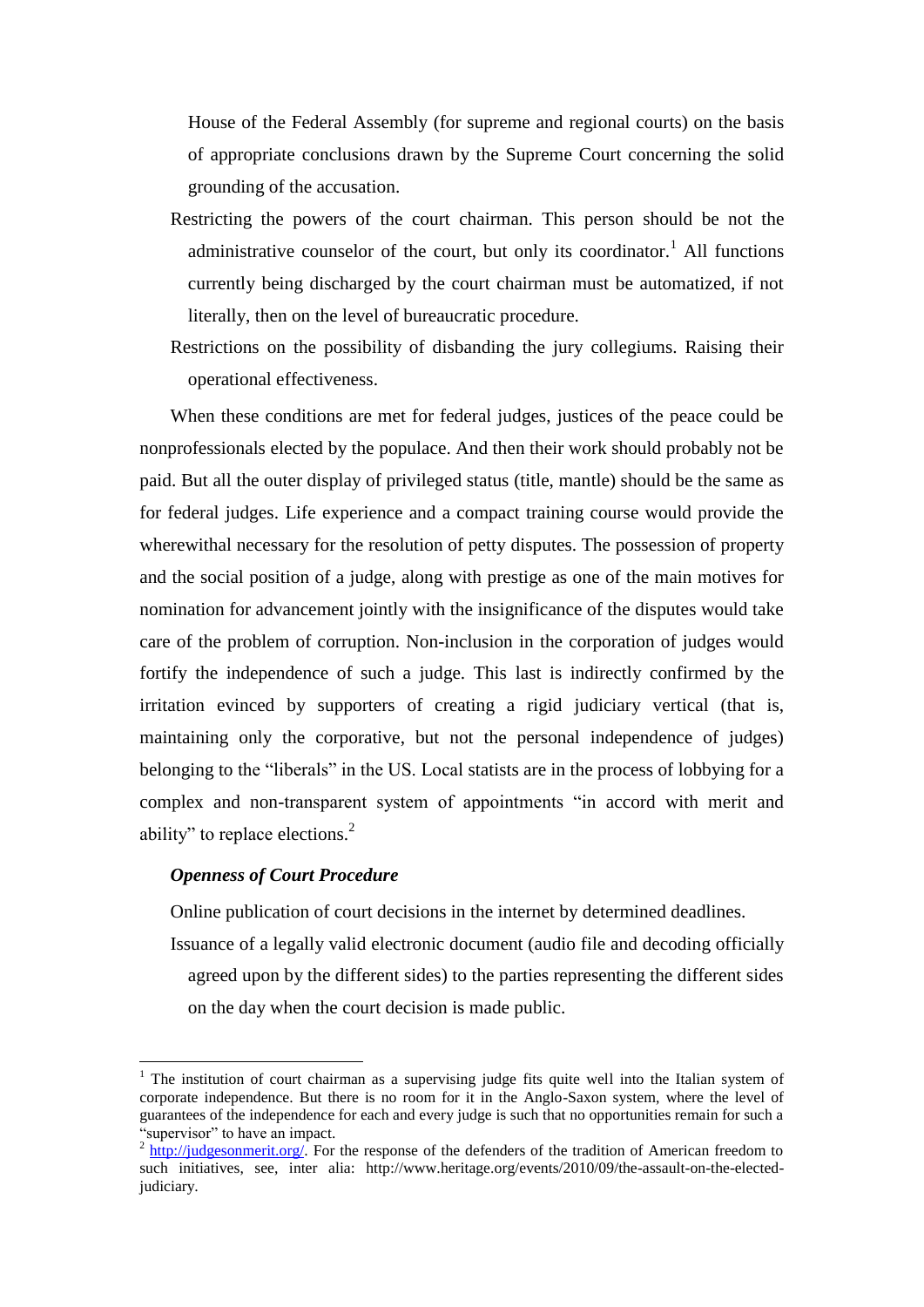Obligatory issuance of printed decisions duly drawn up (acceptable by the court and other governmental agencies) to the parties representing the different sides. This is unlimited in time (from the beginning of the reforms) and in number of paid for copies.

The right to be present in the court hall of public organizations.

## *Subordination of Court Executives to the Court*

At the end of 5 years, judges of "the new type" are entrusted with special subunits for guarding judges in special situations, as well as for the purpose of implementing decisions in cases determined by law (by a judge's order, issued as per the accepted order of proceeding).

## *Judge Corps Size*

The proposed measures for rigidifying the requirements which judges must meet cannot be realized unless the very notion of the construction of the entire court system is revised. Specifically, these measures will remain nil if the principle is not given up of solving the problem of the judges' overload by increasing their number (Table 1.2).

*Table 1.2* 

Judge Corps Size (general jurisdiction courts) in 1998-2009 and Suggestions about Increasing the Numbers (as grounds for applying for financing)

| Year              | Number of<br><b>Judges</b> <sup>a</sup> | Number of<br><b>Judges</b><br><b>Required</b> | <b>Size of Judge</b><br>Apparatus <sup>b</sup> | <b>Required Size of</b><br><b>Judge Apparatus</b> |
|-------------------|-----------------------------------------|-----------------------------------------------|------------------------------------------------|---------------------------------------------------|
| $1998^{\circ}$    | 15 7 32                                 | 35 7 34                                       | 31815                                          | 225 188                                           |
| $2000^{\text{d}}$ | 16742                                   | 35 7 34                                       | 38 379                                         |                                                   |
| $2007^e$          | 23 172                                  |                                               | 61 161                                         |                                                   |
| 2009 <sup>f</sup> | 23 172                                  |                                               | 63793                                          |                                                   |

<sup>a</sup> General jurisdiction court judges (not counting justices of the peace).

 $<sup>b</sup>$  Not counting guards, transportation workers, or building service employees.</sup>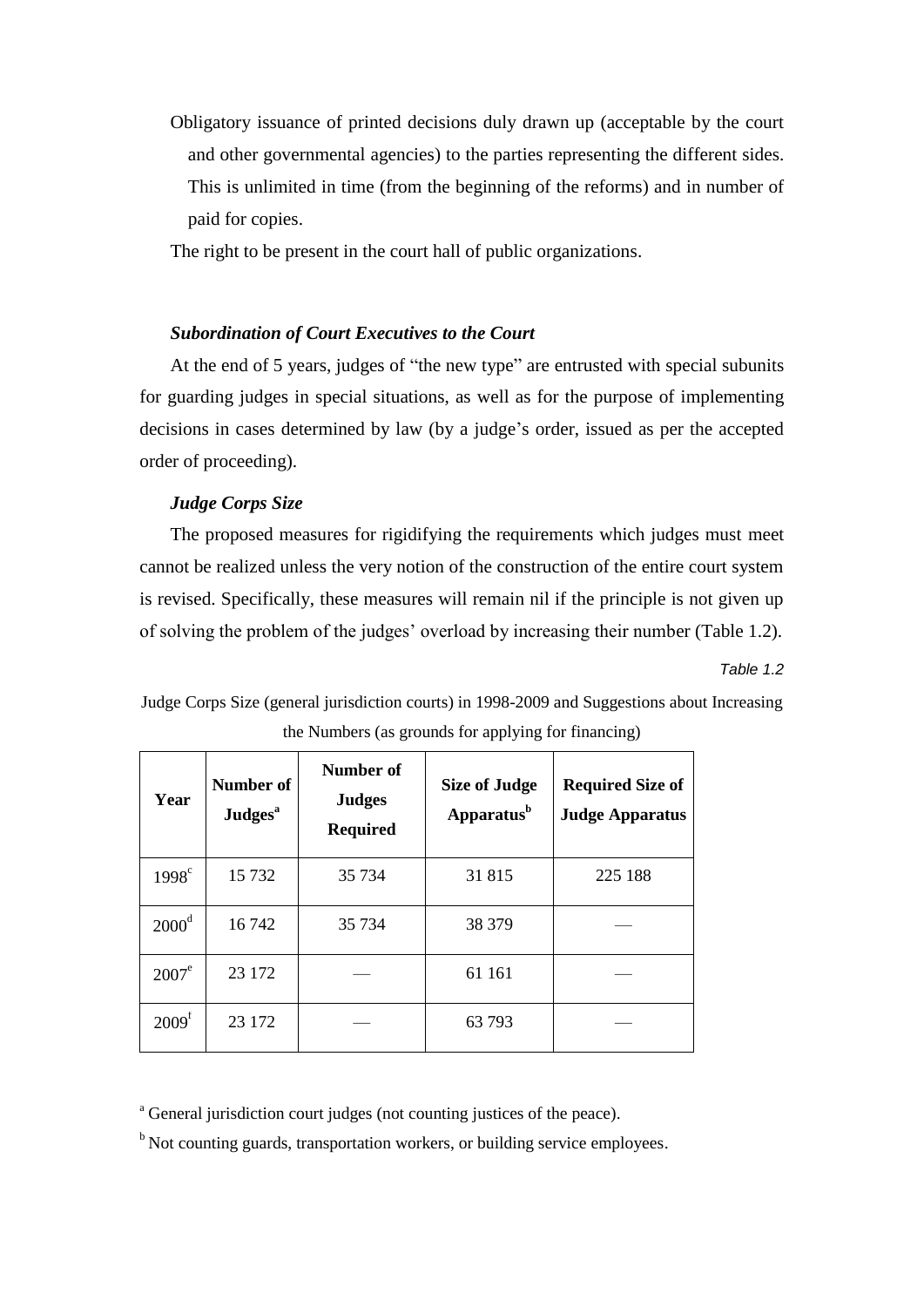- <sup>c</sup> See the Resolution of the Council of Judges of the Russian Federation, dated October 30, 1998, Moscow.
- <sup>d</sup> See the Supreme Court of the Russian Federation Plenum Resolution of April 11, 2000, № 17: Explanatory Note to the Law Project "Concerning Bringing the Staff Numbers of Judges and General Jurisdiction Federal Court Apparatus Workers into Accord with Work Load Norms."
- <sup>e</sup> According to Federal Law of December 19, 2006, № 238-FL "Concerning the 2007 Federal Budget."
- f According to Federal Law of April 28, 2009,  $\mathcal{N}_2$  76-FL "Concerning the 2009 Federal Budget."

As Table 1.2 makes evident, over 10 years, judge numbers grew significantly. Moreover, expanding the numbers of justices of the peace (6,273 as of January 1, 2008, with 7,367 slots available)<sup>3</sup> brought the total numbers almost to the same level as the one which had seemed sufficient to the judges themselves at the end of the 1990s. It should be noted that, growth notwithstanding, the numbers of auxiliary personnel is far from optimal (as this appeared from the point of view of the judges in  $1998<sup>4</sup>$ ).

The problem of work overload has no quantitative solution, but it does have a qualitative one. Given a sharp improvement in court work quality level and the position of the judges, when the lawyer corps is replaced, citizens will be faced with the problem of prolonged waits and high costs (primarily of lawyers' services). But the predictability of court decisions will make taking disputes to court a meaningless affair in most cases, thus providing additional stimuli for pre-court resolution of civil disputes.

A sharp rigidifying of the requirements which courts of the new kind will address to the investigators, along with a considerable reduction in the number of crimes punishable by loss of liberty, will lighten the burden on the courts with respect to criminal cases, as well.

#### *The Meaning of Law Enforcement Practices*

1

As the public's trust toward courts and judges grows, as the prestige of the judiciary corporation increases, as the education level and the decision quality of the judges continue to rise, it will become feasible to address the question of expanding the sphere of applicability of the rule of precedent and decisions of the Supreme Court plenums. Following the rule of precedent can promote the unification of court decisions, achieving equality of all market agents in court and raising the predictability of such decisions.

<sup>3</sup> Data from the Court Department at the Supreme Council of the Russian Federation, 2008; http://www.cdep.ru/material.asp?material\_id=330.

<sup>&</sup>lt;sup>4</sup> See the Resolution of the Council of Judges of the Russian Federation of October 30, 1998, Moscow.